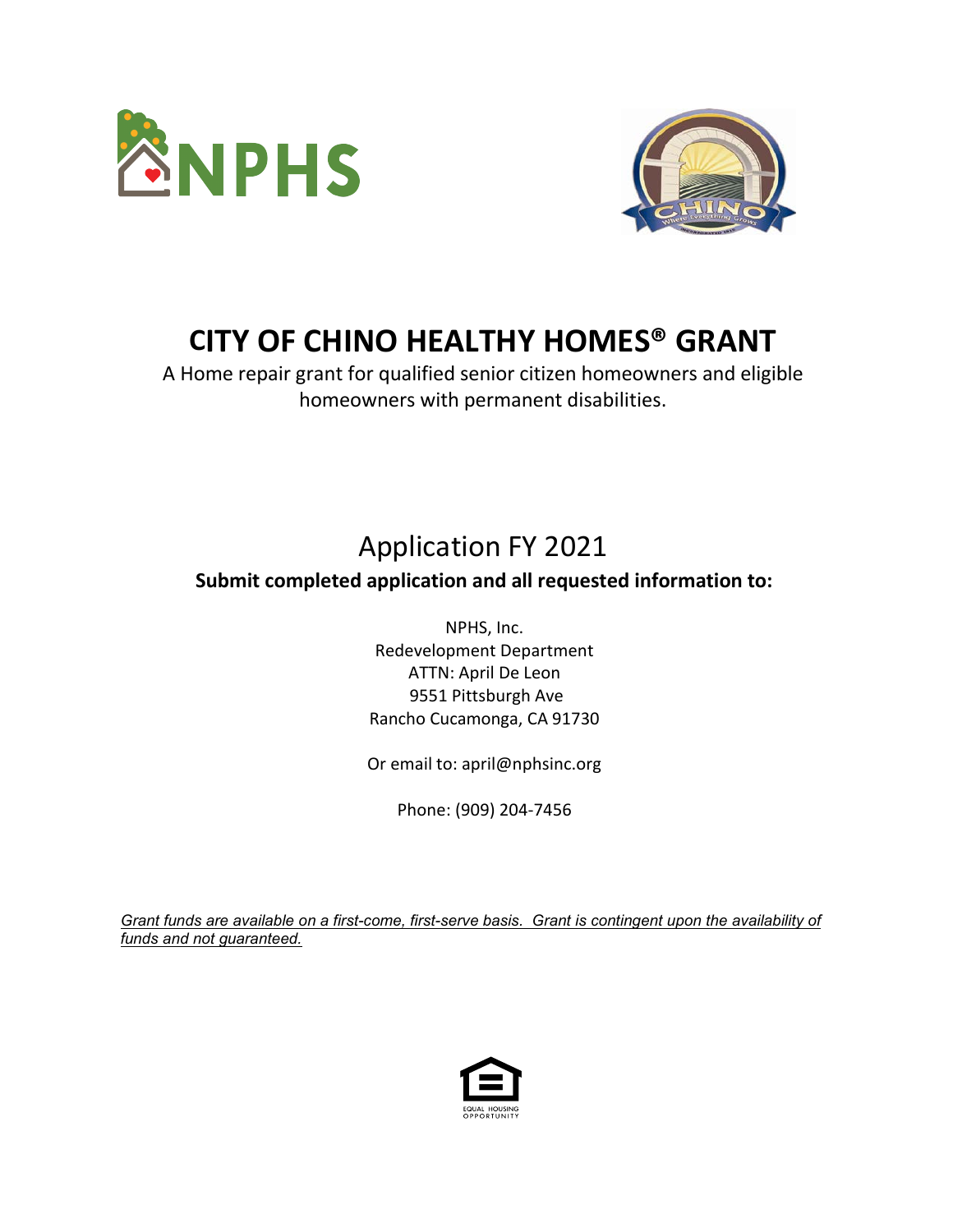Dear Homeowner(s):

NPHS in partnership with the City of Chino is providing a one-time grant for home improvements and or modifications which are designed to make the home safer; particularly to cure Health and Safety Code deficiencies or that improve the senior's quality of life. The grant is for senior citizens or permanently disabled individuals with mobility issues. The grant covers all costs associated with the repairs; including labor, supplies and materials.

 $\triangleright$  Chino: Grant is up to \$5,000, must live in Chino and be at least 62 years of age or be permanently disabled.

Applications are prioritized for funding purposes on a first-come, first-served basis. Therefore, you are required to complete and return the application within 30 days. If after three (3) contacts made to you, staff has not received your completed application, your file will be closed and your name will be placed at the bottom of the list. Delays can jeopardize the funding since, as stated above, funds are available on a first-come, first-served basis. Staff will go to the next household on the list.

Homeowners whose applications have been accepted for this Program will receive a ONE-TIME GRANT in an amount up to \$5,000 for eligible home repairs and in accordance with NPHS' housing rehabilitation standards as set forth in the Housing Code. The finished rehabilitation work must be free of any Health and Safety Code, Building Code, or other State and local code violations and must, at a minimum, meet Section 8 Housing Quality Standards (HQS).

Please submit your completed application and all requested information to:

#### **NPHS, Inc. Redevelopment Department ATTN: Richard Moore 9551 Pittsburgh Ave Rancho Cucamonga, CA 91730 Or email to: Richard@nphsinc.org**

#### TO BE ELIGIBLE, YOU MUST:

- 1. Be an individual of 62 years of age or older or permanently disabled.
- 2. Be an owner occupant of a single-family home or mobile home in the City of Chino.
- 3. The home may not be for sale or sold for a period of one (1) year from the date funds are expended to the contractor.
- 4. Have a maximum total family income (including all adult members of the household and all sources of income) of no more than:

| 1 person household | \$44,250 |
|--------------------|----------|
| 2 person household | \$50,600 |
| 3 person household | \$56,900 |
| 4 person household | \$63,200 |
| 5 person household | \$68,300 |
| 6 person household | \$73,350 |
| 7 person household | \$78,400 |
| 8 person household | \$83,450 |

(2020 Income Guidelines for the Community Development Block Grant (CDBG) Program)

The Healthy Homes for seniors home repair grant requires the completion of the application in order to participate in the program. The following is a list of what information you will be required to provide in order to initially submit a completed application.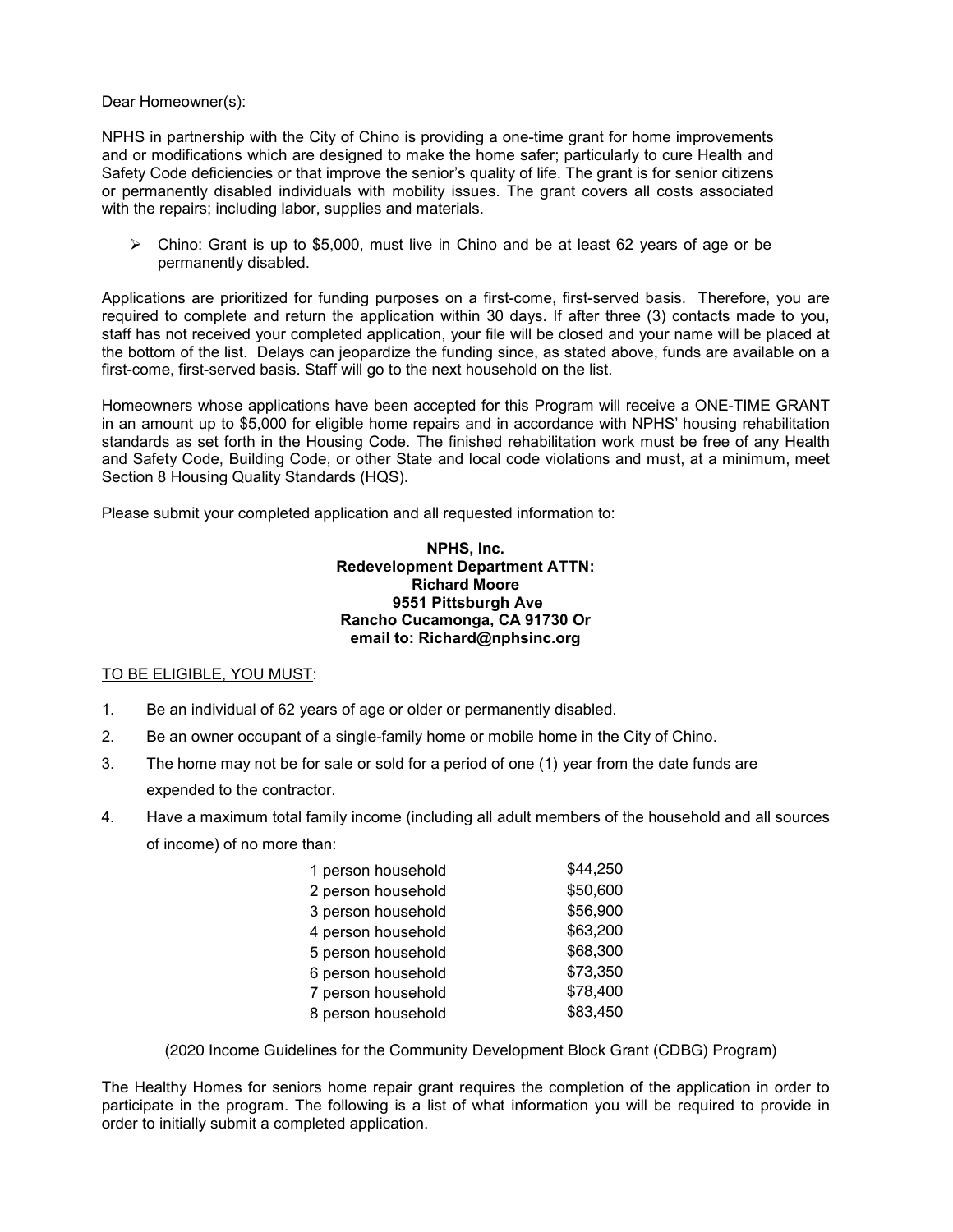## **PROOF OF HOUSEHOLD MAKE-UP**

- Copy of **California Driver's license/identification card** of ALL homeowners
- Copy of the applicant's **Federal Income Tax return** to support the stated household size
- A completed and signed **Household Size Affidavit**

## **PROOF OF HOME OWNERSHIP**

- If you own a *Single-family home*, please attach a **COPY** of the recorded **Grant Deed**, and a copy of the most recent **Property Tax Bill** for your property.
- If you own a *Mobile Home*, please attach a **COPY** of the **Certificate of Title** and a copy of the current **Housing and Community Development Registration Card** OR **Department of Motor Vehicle (DMV) Registration Certificate**.

## **PROOF OF RESIDENCY**

 You must reside at the address named on the application. Attach a copy of two **(2) current, different utility bills** (i.e., water, gas, telephone, or electricity bill) to your application. If you live in a mobile home park and have several utilities billed on your rent, please provide your space rent bill and another bill such as a telephone bill.

## **PROOF OF INCOME ELIGIBILITY**

- If you are currently *employed*, please provide copies of the last **two (2) paycheck stubs;**
- If applicant(s) is self-employed, copy of most recent **profit & loss statement, balance sheet, and cash flow statement;**
- If you are receiving *Social Security, annuities, insurance policy benefits, retirement funds, pensions, unemployment, disability or death benefits, worker's compensation, severance pay, alimony, child support, or Armed Forces income,* please attach a copy of the **entitlement letter or equivalent;**
- If the applicant(s) is receiving *AFDC, other public assistance, or welfare income* a copy of the **benefit statement** shall be required from the Department of Social Services or other agency that states the amount of benefits;
- $\checkmark$  Provide copies of two (2) most recent **monthly bank statements for each account**. If you have more than one bank account, please provide copies of the two (2) most recent bank statements for each account.
- Provide a copy of your most recent **income tax return or** a **letter from the Internal Revenue Service (IRS)** stating you were not obligated to file income taxes for the preceding calendar year, and
- Complete and sign the **Income Tax Affidavit** with the supporting documents (letter from the IRS). You may contact the IRS at 1-800-829-1040.

**NOTE**: Applications without the required proof of HOUSEHOLD, OWNERSHIP, RESIDENCY, HOMEOWNERS INSURANCE and INCOME as described above will be considered incomplete. All incomplete applications **will not** be processed.

## **Staff reviews the Healthy Homes for seniors home repair Grant Application:**

Staff will review your completed application to determine whether you are eligible for assistance. At this time, please **DO NOT** request bids or hire a contractor. If you are deemed eligible to participate in the program you will be notified.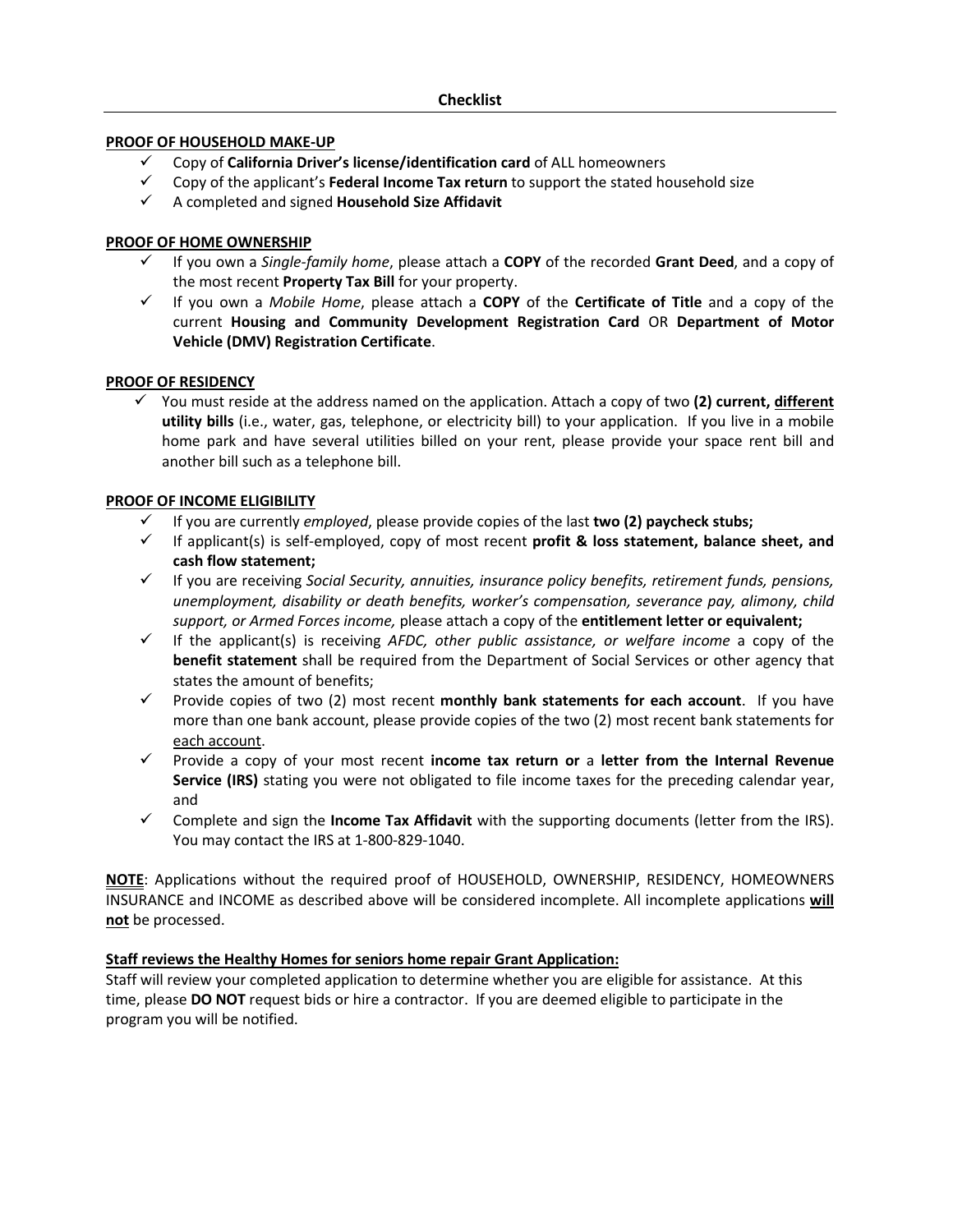## **APPLICATION**

| (1)               | Applicant Name Mr. Mrs. Ms.<br><b>Social Security No.</b>                                                                                                                                                                                                                                                                                                                                                                                                                                                                                                                    |                            |                                            |                 | <b>Home Phone</b>                                                                                                                                                                                                                                                                                                                        |                                                                                                    |  |
|-------------------|------------------------------------------------------------------------------------------------------------------------------------------------------------------------------------------------------------------------------------------------------------------------------------------------------------------------------------------------------------------------------------------------------------------------------------------------------------------------------------------------------------------------------------------------------------------------------|----------------------------|--------------------------------------------|-----------------|------------------------------------------------------------------------------------------------------------------------------------------------------------------------------------------------------------------------------------------------------------------------------------------------------------------------------------------|----------------------------------------------------------------------------------------------------|--|
|                   |                                                                                                                                                                                                                                                                                                                                                                                                                                                                                                                                                                              |                            |                                            |                 |                                                                                                                                                                                                                                                                                                                                          |                                                                                                    |  |
| (2)               | <b>Co-Applicant Name</b>                                                                                                                                                                                                                                                                                                                                                                                                                                                                                                                                                     | <b>Social Security No.</b> |                                            |                 | <b>Home Phone</b>                                                                                                                                                                                                                                                                                                                        |                                                                                                    |  |
| (3)               | <b>Street</b><br><b>Property Address</b>                                                                                                                                                                                                                                                                                                                                                                                                                                                                                                                                     |                            |                                            | City            | <b>State</b>                                                                                                                                                                                                                                                                                                                             | Zip Code                                                                                           |  |
| (4)               | <b>Street</b><br><b>Mailing Address (If different from above)</b>                                                                                                                                                                                                                                                                                                                                                                                                                                                                                                            |                            |                                            | City            | State                                                                                                                                                                                                                                                                                                                                    | Zip Code                                                                                           |  |
|                   | (5) Total Number of Persons in household: _________                                                                                                                                                                                                                                                                                                                                                                                                                                                                                                                          |                            |                                            |                 |                                                                                                                                                                                                                                                                                                                                          |                                                                                                    |  |
|                   | List all OTHER members who live in your home at the time of application.<br><b>Full Name</b>                                                                                                                                                                                                                                                                                                                                                                                                                                                                                 | <u>Age</u>                 |                                            |                 | <b>Relation to Owner(s)</b>                                                                                                                                                                                                                                                                                                              |                                                                                                    |  |
|                   | (6) Total Monthly Gross Income \$                                                                                                                                                                                                                                                                                                                                                                                                                                                                                                                                            |                            |                                            |                 |                                                                                                                                                                                                                                                                                                                                          |                                                                                                    |  |
| $\lceil$ $\rceil$ | <b>Source of Income:</b> (Please indicate amount)<br>Workers Compensation \$<br>Other Income: $\frac{1}{2}$                                                                                                                                                                                                                                                                                                                                                                                                                                                                  |                            | $\lceil$ $\rceil$<br>$\Box$                |                 |                                                                                                                                                                                                                                                                                                                                          | Self Employment Income \$                                                                          |  |
|                   | (7) What is the age of the head of household?<br>(Please check only one)<br>J Under 18 years<br>$\lceil$ 18 to 24 years<br>25 to 44 years<br>[ ] 45 to 59 years<br>60 to 64 years<br>62 years or older<br>$\Box$                                                                                                                                                                                                                                                                                                                                                             |                            | (8) Marital Status<br>[] Widower/Widow     |                 |                                                                                                                                                                                                                                                                                                                                          | [] Married [] Divorced [] Legally Separated<br>[ ] Single                                          |  |
|                   | (9) What is the gender of the head of household?<br>[ ] Female<br>[ ] Male<br>(10) Is the applicant or co-applicant handicapped?<br>$\lceil \ \rceil$ Yes<br>$\lceil \, \rceil$ No<br>(11) Is the applicant or co-applicant permanently<br>disabled?<br>$\lceil$   Yes $\lceil$   No<br>Neighborhood Partnership Housing Services Inc. does not<br>discriminate on the basis of disability status in the admission or<br>access to, or treatment or employment in, its federally assisted<br>programs and activities. Section 504 (24 CFR, part 8 dated June<br>$2, 1988$ ). |                            | (12) I/We currently:<br>$[ ]$ Yes $[ ]$ No |                 | [ ] Own my/our house free and clear<br>[] Have a mortgage to pay off<br>[] Lease with an option to buy<br>Other: and the control of the control of the control of the control of the control of the control of the control of the control of the control of the control of the control of the control of the control of the control of t | (13) Are you a Veteran of the U.S Armed Forces?                                                    |  |
|                   | (14) Are you the OWNER-OCCUPANT of the property to be<br>repaired? [ ] Yes<br>$\lceil \, \rceil$ No                                                                                                                                                                                                                                                                                                                                                                                                                                                                          |                            |                                            | Not an Occupant |                                                                                                                                                                                                                                                                                                                                          | (15) How many years have you occupied the home?<br>[] Less than 1 year [] 1 to 5 yrs [] Over 5 yrs |  |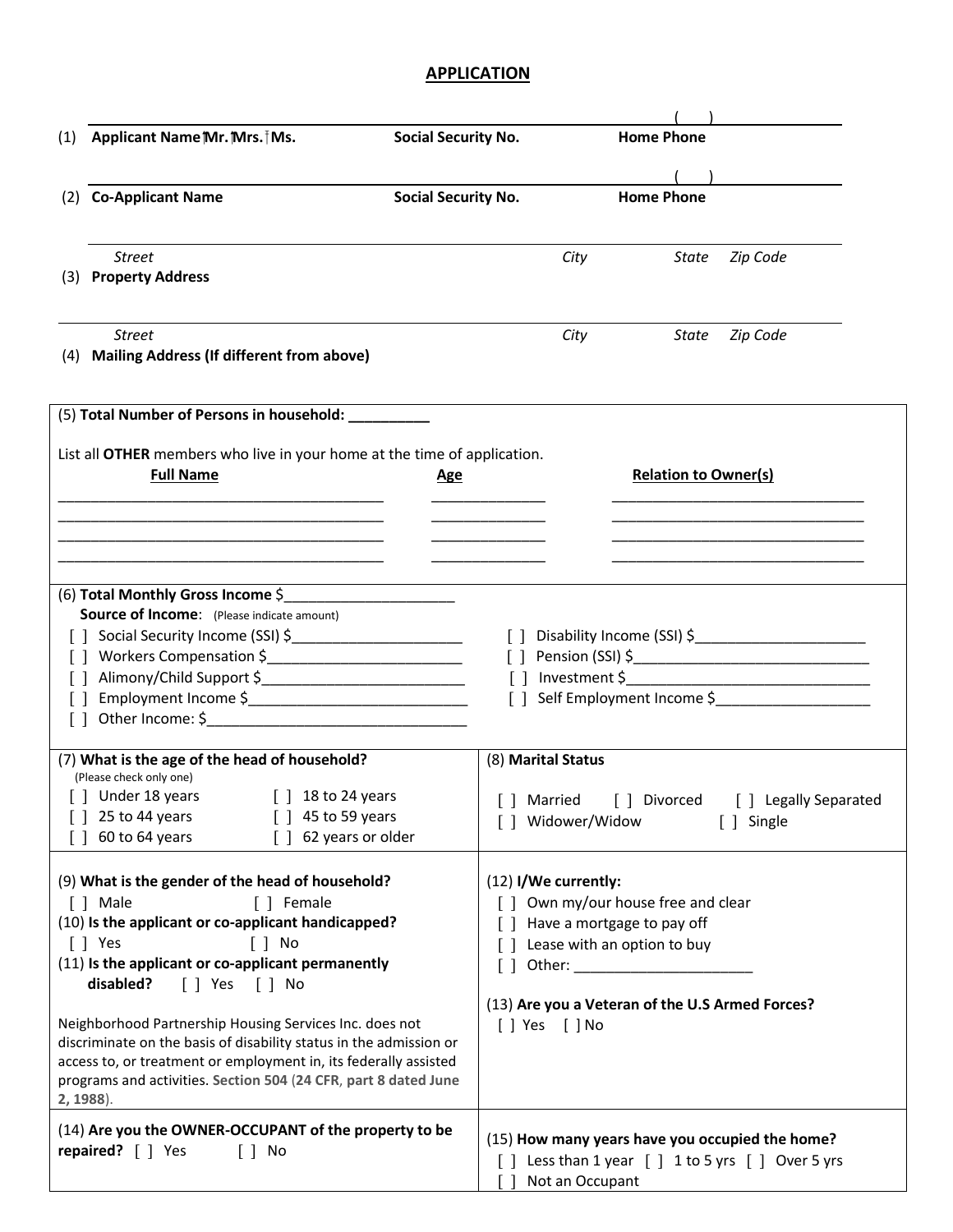| (16) My/Our residence is a:                                                                        | (17) How many bedrooms in your home?              |  |  |  |  |  |
|----------------------------------------------------------------------------------------------------|---------------------------------------------------|--|--|--|--|--|
| [ ] Single-Family Home [ ] Mobile Home                                                             | [] 1 bedrooms [] 2 bedrooms [] 3 bedrooms         |  |  |  |  |  |
| [ ] Unit in a Co-Op or Condominium [ ] Other:                                                      | 4 bedrooms [ ] 5 or more bedrooms                 |  |  |  |  |  |
| (18) What year was the house built?                                                                | (19) What year did you buy the house/mobile home? |  |  |  |  |  |
|                                                                                                    |                                                   |  |  |  |  |  |
| (20) How did you first hear about this Program?                                                    |                                                   |  |  |  |  |  |
| Referral from Public Housing Waiting List [] Friend or Relative [] Community Bulletin Board/Flyers |                                                   |  |  |  |  |  |
| Referral from another Department/Agency []<br>Other:                                               |                                                   |  |  |  |  |  |
|                                                                                                    |                                                   |  |  |  |  |  |
| (21) Have you had this service before?<br>If yes, what year?<br>Yes.<br>No.                        |                                                   |  |  |  |  |  |
|                                                                                                    |                                                   |  |  |  |  |  |

## (22) **Briefly describe the repairs needed. Attach a separate sheet if more room is necessary.**

### **Application Affidavit**

You are hereby signing this Application Affidavit under the False Claims Act, 31 U.S.C. §§ 3729-3733, those who knowingly submit, or cause another person or entity to submit, false claims for payment of government funds are liable for three times the government's damages plus civil penalties of \$5,500 to \$11, 000 per false claim.

| Applicant Signature: | Co-applicant Signature:  |
|----------------------|--------------------------|
| Applicant Name:      | <b>Property Address:</b> |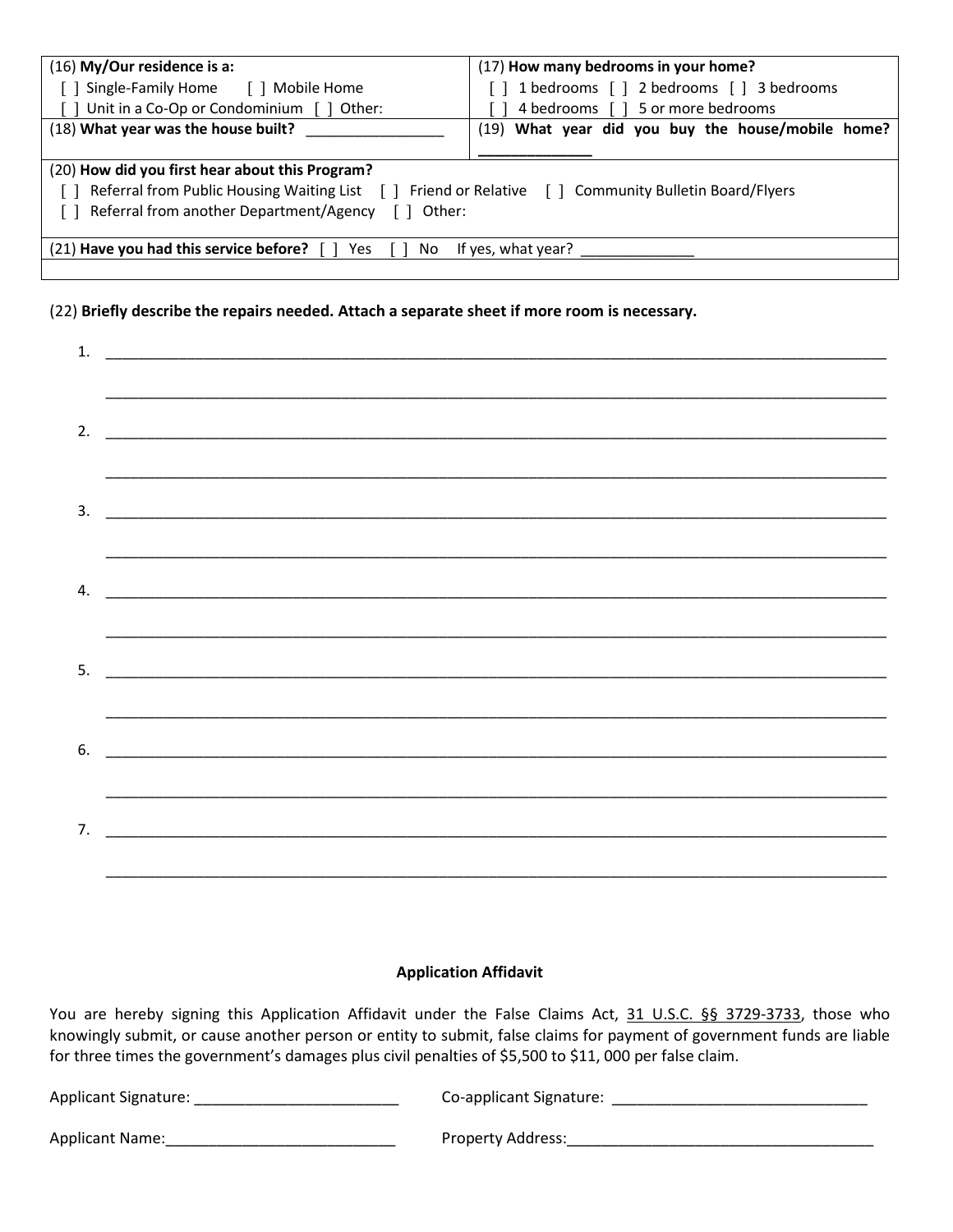## **INCOME TAX AFFIDAVIT**

**I (we) the undersigned, being first duly sworn, state the following**: *(Please check all that apply)*

*(Check and complete Number 1 & 2 if you were not required by law to file a Federal Income Tax Return.)*

 $1.$  I (we) hereby certify that I (we) was (were) not required by law to file a Federal Income Tax Return for the following year(s) \_\_\_\_\_\_\_\_\_\_ for the reason(s) below:

Form 4506-T "Request for Transcript of Tax Return" must be submitted to the IRS for verification of non-filing status.

 $\Box$  2. I (we) certify that I (we) cannot produce a copy of a signed federal tax return. I (we) agree that I (we) will provide NPHS with the following:

\_\_\_\_ A Transcript of Tax Return by completing Form 4506T

*(Check and Complete Number 3 if you are providing the City with acceptable tax documentation other than copies of tax fillings.)* 

3. I (we) certify that I (we) filed Form 1040EZ /1040A/1040 for Tax Year (s) . I am providing this certification in addition to a tax account summary provided by the IRS since I cannot produce a copy of the tax filing.

*(Check and complete Number 4 only if the Healthy Homes for Seniors Home Repair Grant Application is submitted between January 1 and April 15 and you have not yet filed a Federal Income Tax Return for the previous year, but intend to file.)*

4. I (we) hereby certify that I (we) have not yet filed a Federal Income Tax Return for the previous tax year. I hereby certify that the information submitted to NPHS is in accordance and consistent with the tax documentation which I (we) intend to submit for the previous tax year. I (we) agree that I will provide NPHS with a copy of my tax filing documents no later than April 16 of this year.

## **CERTIFICATION OF ALL APPLICANTS**

**By my (our) signature below, I (we) certify that the above information is true. I (we) understand that NPHS can revoke any funds granted upon discovery of an Applicant's material misstatement, whether negligent or fraudulent.** 

Signature of Applicant **Date Date** Date **Date Date Date Date Date Date Date Date Date Date Date Date Date Date Date Date Date Date Date Date Date Date Date Date Date Date** 

Signature of Applicant Date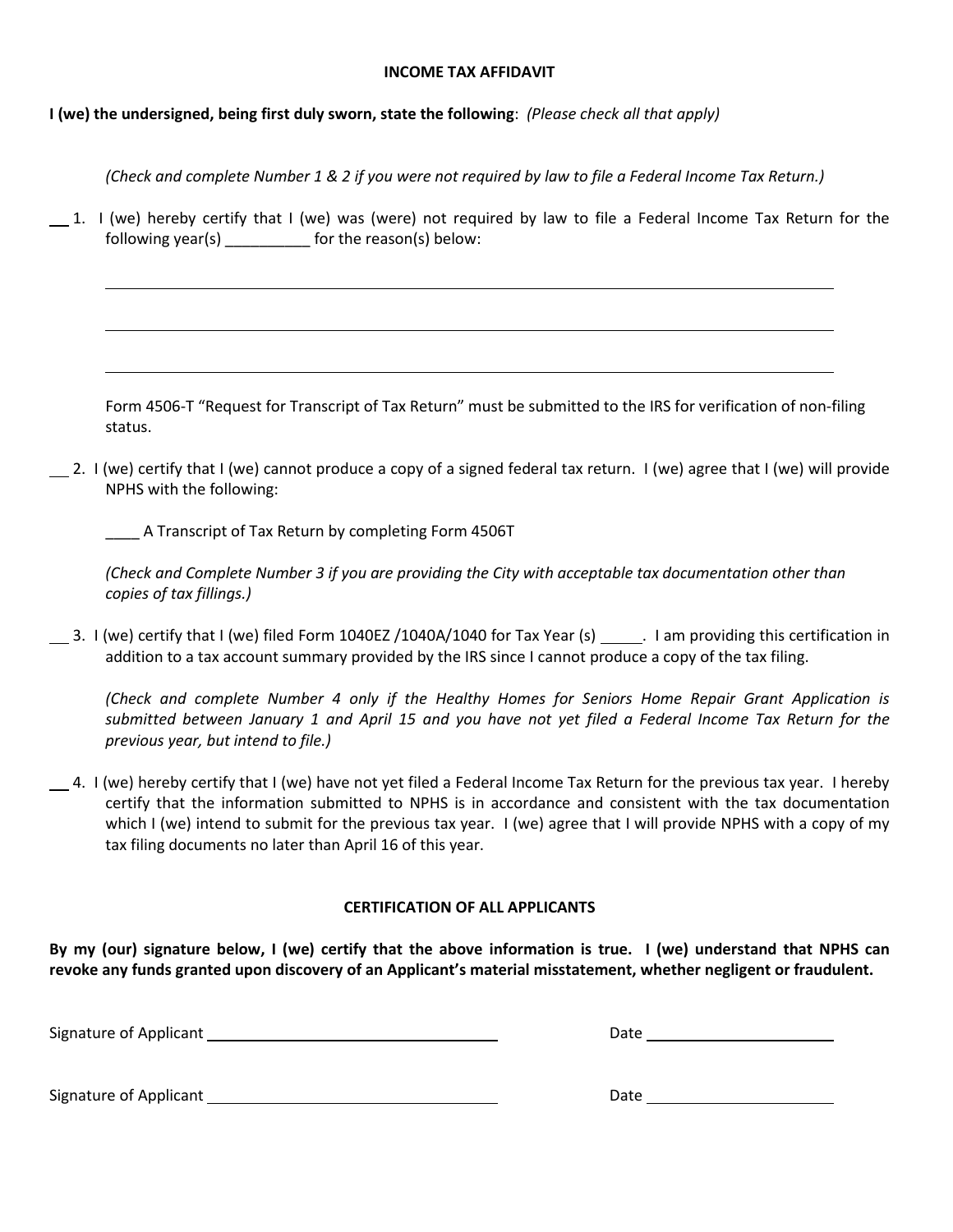### **HOUSEHOLD SIZE AFFIDAVIT**

**I (we) the undersigned, being first duly sworn, state the following**: *(Please check all that apply)*

 $1.$  I (we) hereby certify that my (our) household size is  $2.$  and income limits do not exceed the established limits for household size indicated in the Healthy Homes for Seniors Home Repair Grant application.

*(Check and complete Number 2 only if you share ownership of property with someone not residing in the property)*

 $\Box$  2. I (we) hereby certify that I (we) share title of ownership with someone other than those residing in my (our) household on the Healthy Homes for seniors home repair Grant application. I (we) hereby certify that the information submitted to NPHS is in accordance and consistent with the tax documentation which I (we) submitted. I agree that I will provide NPHS with a copy of my tax filing documents or proof of non-filing, which will be used to determine household size.

## **CERTIFICATION OF ALL APPLICANTS**

**By my (our) signature below, I (we) certify that the above information is true. I (we) understand that NPHS can revoke any funds granted upon discovery of an Applicant's material misstatement, whether negligent or fraudulent.** 

Signature of Applicant \_\_\_\_\_\_ Date

Signature of Applicant **Exercise 2.2** Signature of Applicant **Exercise 2.2** Signature of Applicant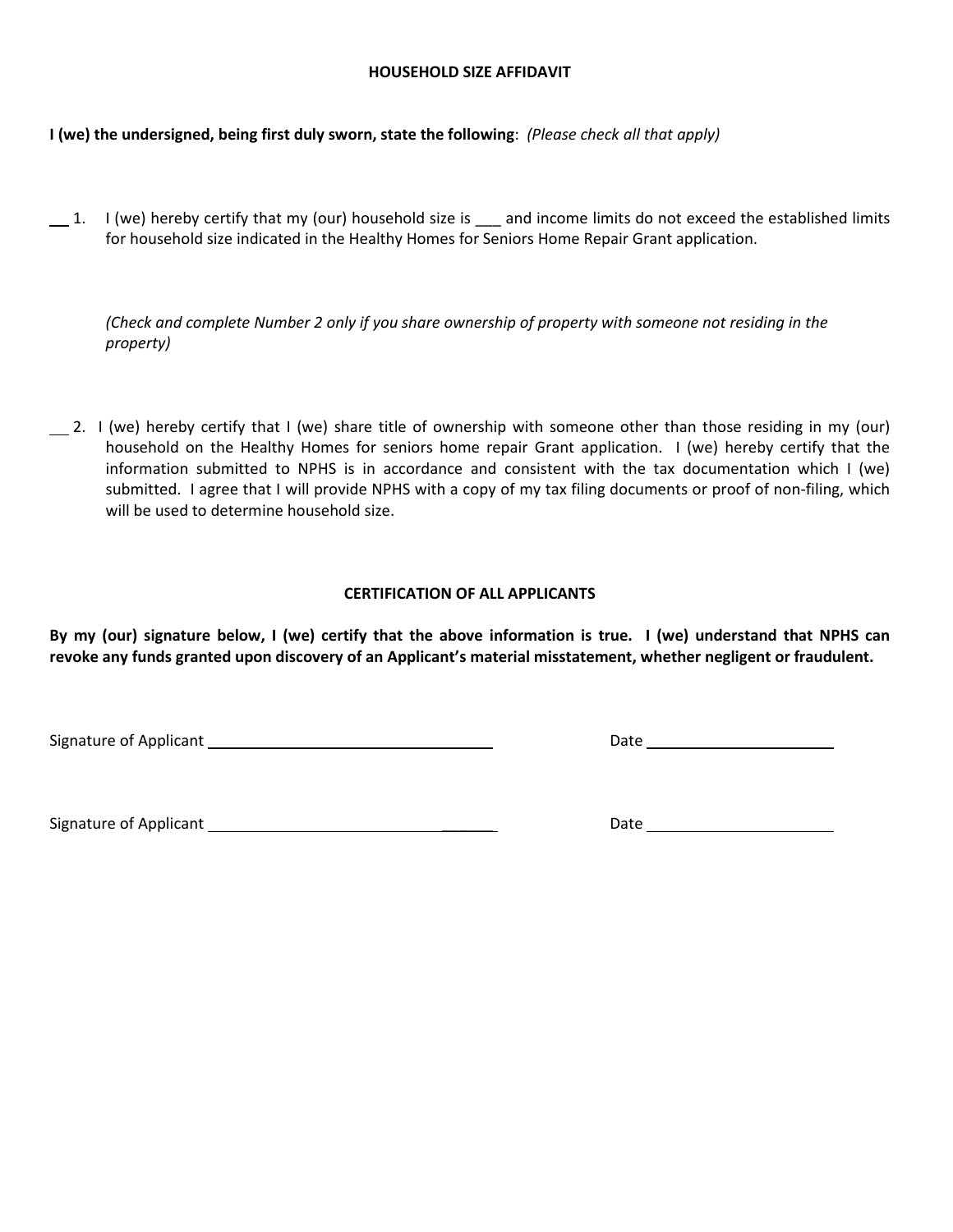## **Right of Entry:**

I/We the undersigned hereby consent to allow authorized representatives of NPHS to enter my/our place of residence for the purpose of evaluating the housing repairs needed described herein. The undersigned and the representatives of NPHS will perform this evaluation jointly.

I/We understand NPHS shall receive all repair estimates within 15 calendar days following the receipt of a Project Cost Estimate/Bid that is prepared by an authorized representative of NPHS. Failure to do so will result in no further processing of my/our application and transferring committed funds to another eligible project. **Please initial here**\_\_\_\_\_\_\_\_\_\_/\_\_\_\_\_\_\_\_\_\_.

Applicant Signature Date

Co-Applicant Signature Date